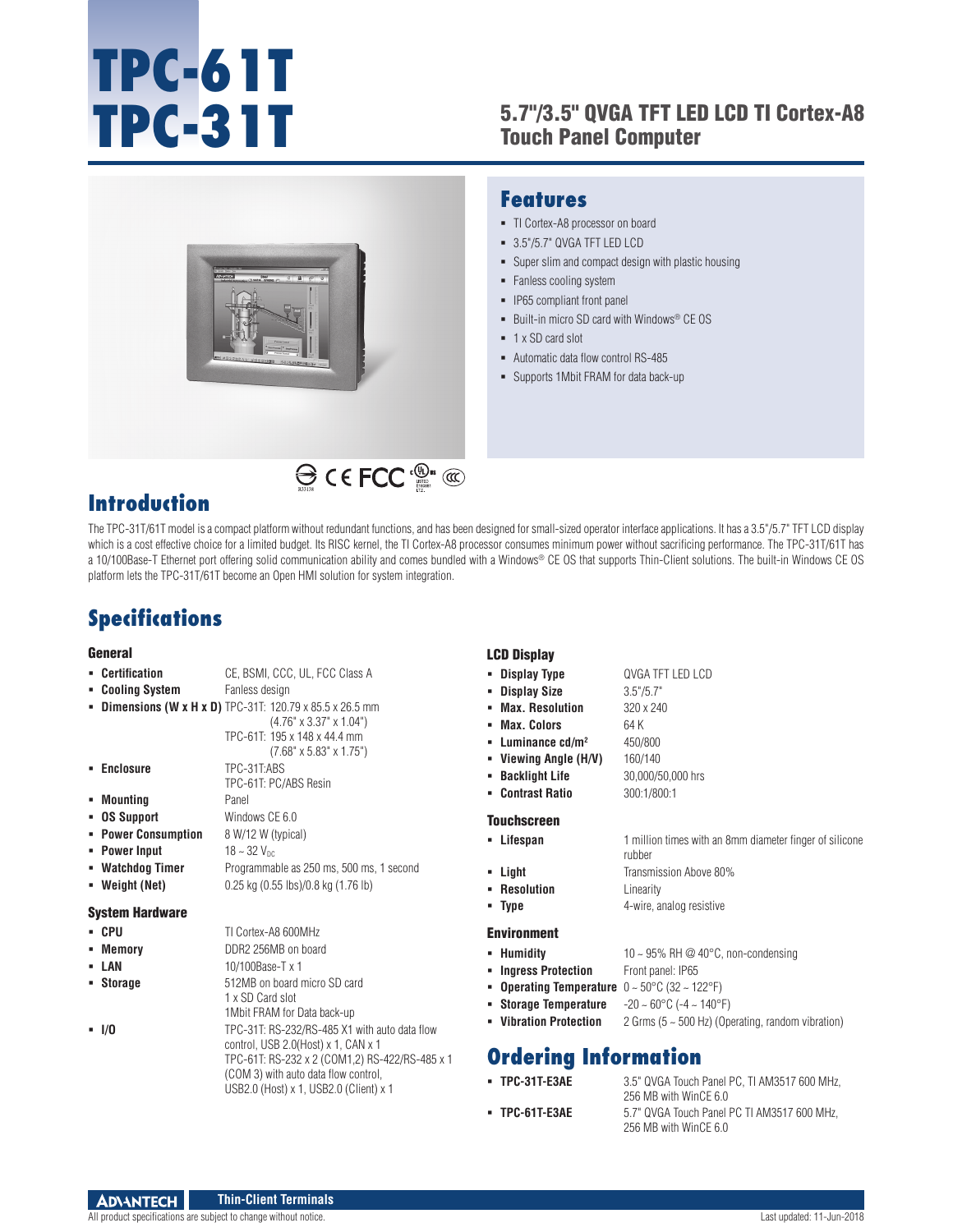# TPC-31T/61T



# **Optional Accessories Rear View**

- **PWR-247-CE** 24 V 60 W AC-DC Power Adapter<br>**1702002600** Power Cable US Plug 1.8 M
- 
- **1702002605** Power Cable EU Plug 1.8 M
- 
- **1702031801** Power Cable UK Plug 1.8 M

Power Cable US Plug 1.8 M

**1700000596** Power Cable China/Australia Plug 1.8 M

TPC-31T



TPC-61T